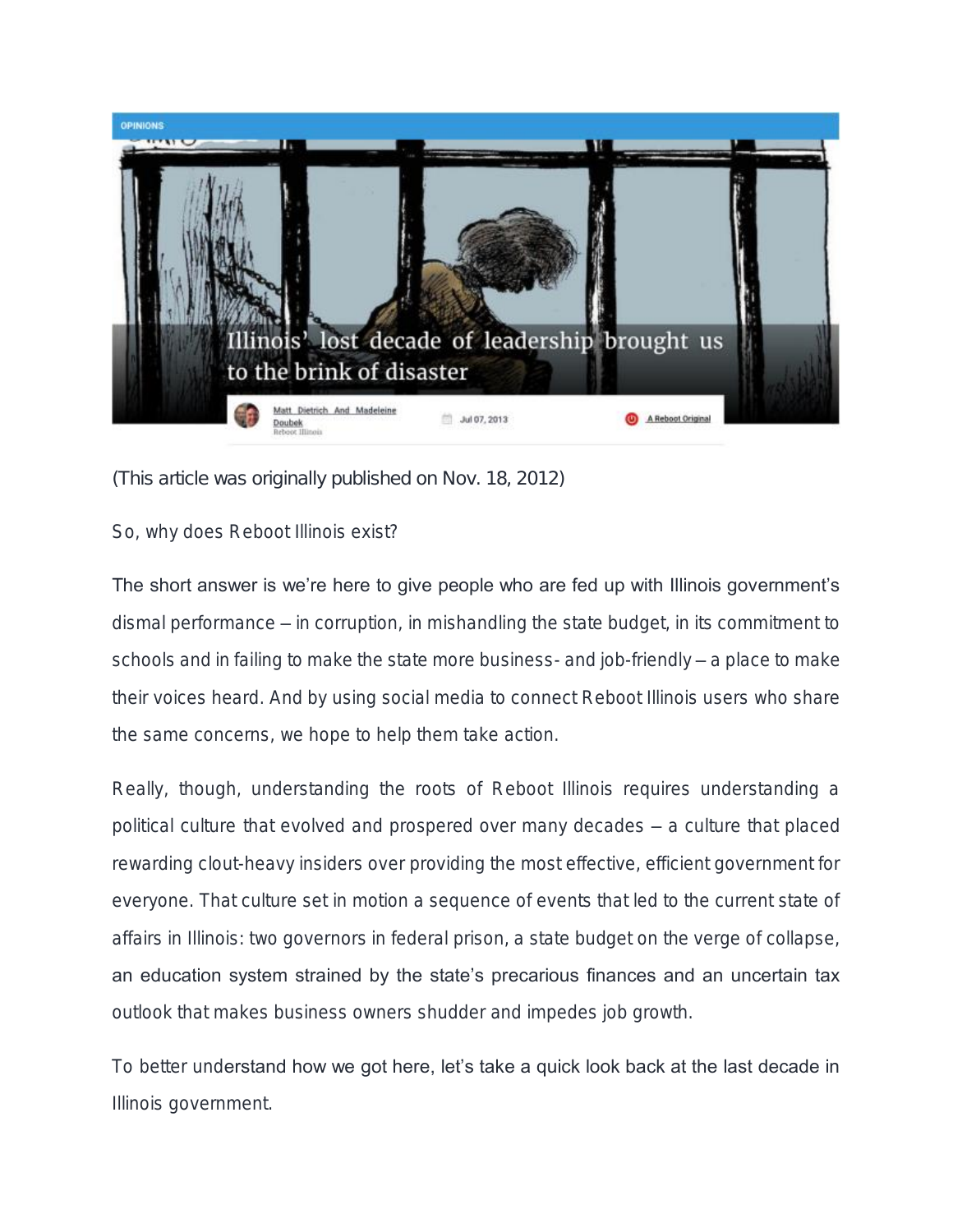# **LEGACY OF CORRUPTION**

At this time 10 years ago, Gov. George Ryan was becoming ever more combative as rumors of his pending federal indictment – for acts committed during both his time as secretary of state and as governor – became rampant. Ryan already had abandoned plans for a second term and now newspaper editorials called on him to leave office immediately. The run-up to the 2002 gubernatorial election also became, in the public mind, the countdown to federal charges being filed against Ryan. The 22-count indictment would arrive in December 2003, followed by Ryan's conviction in 2006 and a six-and-ahalf-year prison sentence.

This was the perfect atmosphere for a candidate who brought a message of reform; who pledged to part with what passed as "business as usual" in Illinois politics. And because Ryan was a Republican – the third in a line of three GOP governors who had kept the executive branch in Republican hands for 26 years – it was the perfect atmosphere for the Democrats to retake the governor's office. Even a Democratic candidate with a name like Rod Blagojevich would have no trouble winning in November 2002. (It didn't hurt that his Republican challenger had the last name Ryan.)

On Nov. 5, 2002, Blagojevich was elected governor with 52 percent of the vote. At his victory celebration, he declared, "Tonight, ladies and gentlemen, Illinois has voted for change." A little more than six years later, Illinois would learn that Blagojevich's "change" didn't refer to ending the cronyism and challenged ethics that led to his predecessor's imprisonment and the convictions of dozens of his associates. Blagojevich brought a new level of what's-in-it-for-me attitude to Illinois politics; an attitude that was put on display nationally in reams of FBI wiretap recordings that caught the governor, among many other things, plotting the reward he could reap in selecting a replacement for President-Elect Barack Obama in the U.S. Senate.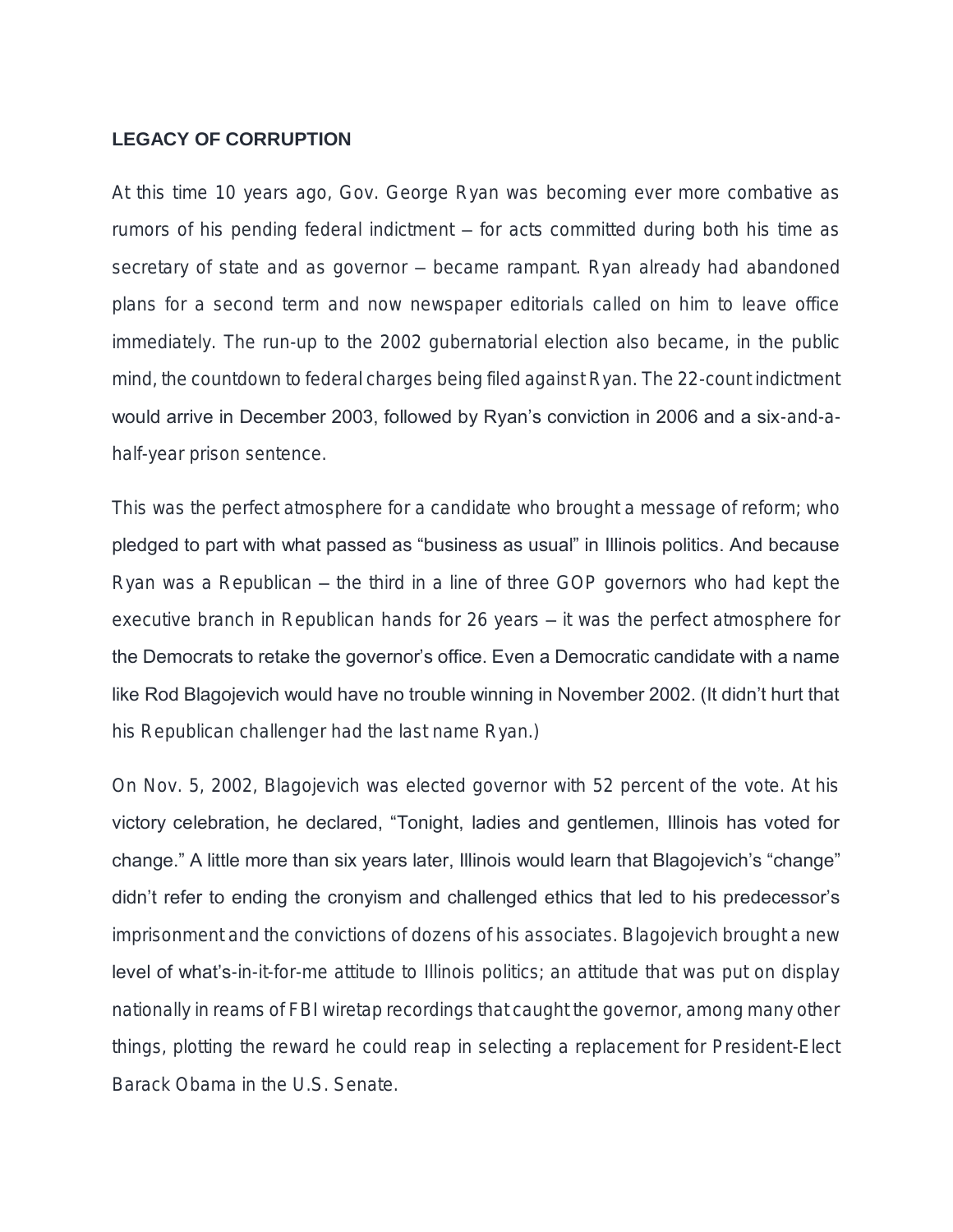Nearly 10 years later, Illinois still is trying to recover from Blagojevich's departure from what he called "business as usual." As Blagojevich played the role of absentee governor and engaged in open warfare with Illinois House Speaker Michael Madigan, the state amassed billions of dollars in unpaid bills. The state now is roughly \$9 billion in arrears, owing money to creditors ranging from doctors and social service providers (many of whom have to take out lines of credit to meet payroll) to school districts and state universities (where students face higher tuition and employees have been forced to take furlough days).

But Illinois can no longer blame its problems on Blagojevich. More than anything, he was a super-sized manifestation of a political culture that has existed in Illinois for decades. It's a pay-to-play culture in which the spoils go to the connected. And to a large extent, Illinois got the governor it deserved when it elected Blagojevich to a second term in 2006 – when it was common knowledge that his administration had attracted the close attention of the same U.S. Attorney's Office that had just sent his predecessor to prison.

## **BRINK OF FINANCIAL DISASTER**

Blagojevich has been out of office for nearly four years and Illinois faces the most serious threat to its finances in state history. For years, the state's political leaders sweetened public employee pensions to gain favor with public sector labor unions. They also habitually skipped the state's payments into the pension systems. Combined with market collapses in 2001 and 2008, this has put the state on a course to be \$89 billion short of where it needs to be in its pension system funding in 2045.

What does that mean for you? If you are a public employee, it means there easily could be no money to pay for your retirement when you get there. For all of us, it means that more and more of our tax dollars will go toward making back payments into the pension systems. When the state raised its income tax in 2011, virtually all of the new money went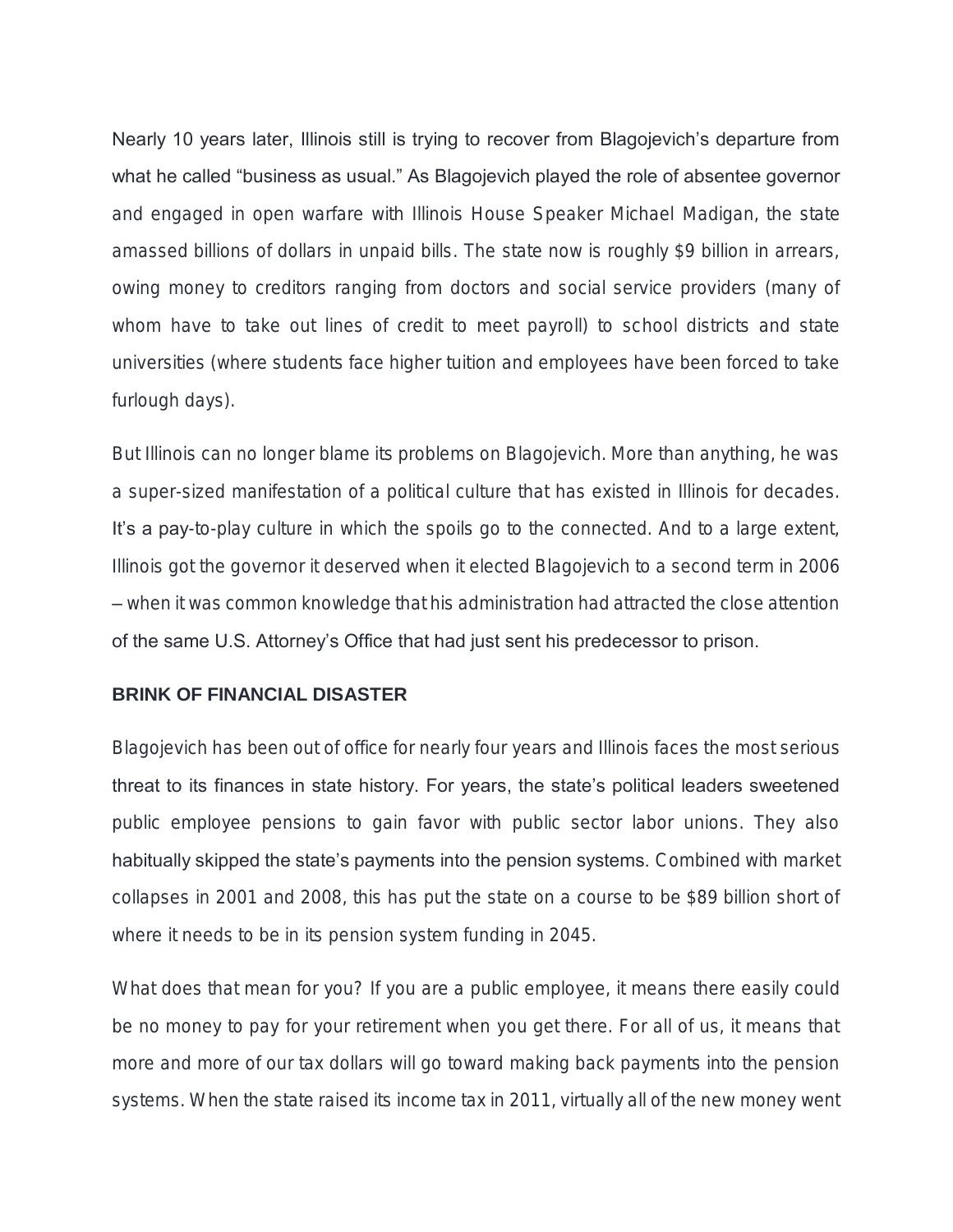into the pension funds. It will continue to take money away from essential government functions like education and public safety in greater chunks with each year the system goes unchanged.

As a taxpayer, consider this: When the state's largest retirement fund – Teachers Retirement System, which covers public school teachers outside Chicago – in September downgraded its projected investment earnings from 8.5 percent to 8 percent, it instantly added another \$670 million to the state's pension bill for fiscal year 2014. And remember, this is a state that reduced its spending on education by \$210 million between fiscal 2012 and 2013.

No lawmaker in Illinois disputes this, yet we have seen inaction, gridlock and stalling from the legislature. Meanwhile, failure to take action has led to downgrades in the state's credit rating – so taxpayers pay more interest when the state borrows for important public projects. Terrified of offending the unions that represent most of the public employees in the state, lawmakers now plan to act on pensions (maybe) in January, when the November election is safely in their rear-view mirrors.

This act of putting political safety over the financial well-being of the state is beyond irresponsible. It's having real consequences for taxpayers. When the legislature squandered an opportunity to take action at a special session on Aug. 17, Standard & Poor's took note, knocking the state's credit rating down a notch. Lawmakers may be content with no action on pensions until January; the ratings agencies have shown no such patience. Why should they?

### **DYSFUNCTIONAL GOVERNMENT, SUFFERING ECONOMY**

The state's frightening financial situation isn't limited to causing terror among elected officials and frustration for taxpayers. It scared billionaire Nassef Sawiris - head of Egypt's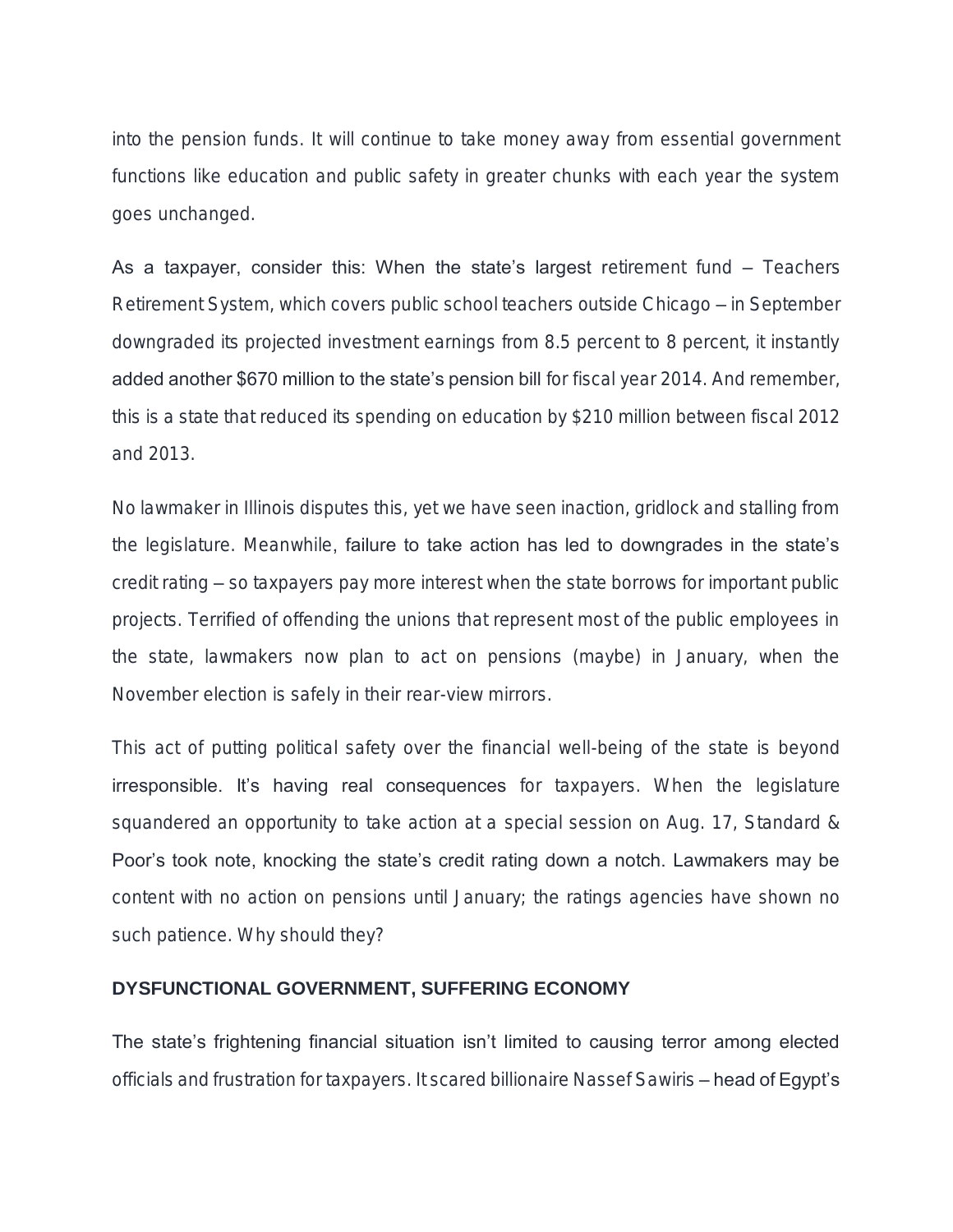largest company and a University of Chicago alum – away from building a \$1.4 billion fertilizer plant in Illinois. He's putting the plant in Iowa even though he admits Illinois' existing tax code and an incentive package it offered were "financially superior" to lowa's, Sawiris told the Chicago Tribune.

"Whatever tax regime exists today we have to take with a grain of salt," Sawiris said. "The unfunded pension liabilities of the state of Illinois were a big concern to us, let alone the hypothetical situations that exist in doing business in Illinois and Chicago."

Ah, yes. Hypothetical situations in doing business in Illinois. Like the hypothetical situation the FBI recorded involving Blagojevich plotting to squeeze a \$100,000 campaign donation from a horse track owner in exchange for signing a bill favorable to the track owner. Or perhaps Sawiris is referring to a workers' compensation system weighted so heavily in favor of plaintiffs that Illinois businesses pay one of the highest workers' comp insurance rates of any state. Hypothetically, a state that places a minimal burden on an injured employee to demonstrate that the injury actually happened at work could cause big problems for a company with hundreds of employees, as Sawiris' new lowa plant will have.

Sawiris' reservations resonated because of the size of Illinois' missed opportunity. But he voiced concerns that face thousands of Illinois business owners every day. Concerns about the state's financial future have caused countless businesses to put off expansion plans. Those who do business with the state often wait months for payment for their services, caught in the state's backlog of nearly 200,000 unpaid bills.

Put simply: Illinois' economic health will suffer until the state's leaders address the pension crisis. And the state's reputation for corruption will give pause to businesses considering locating in Illinois until the state demonstrates that it wants no part of that legacy.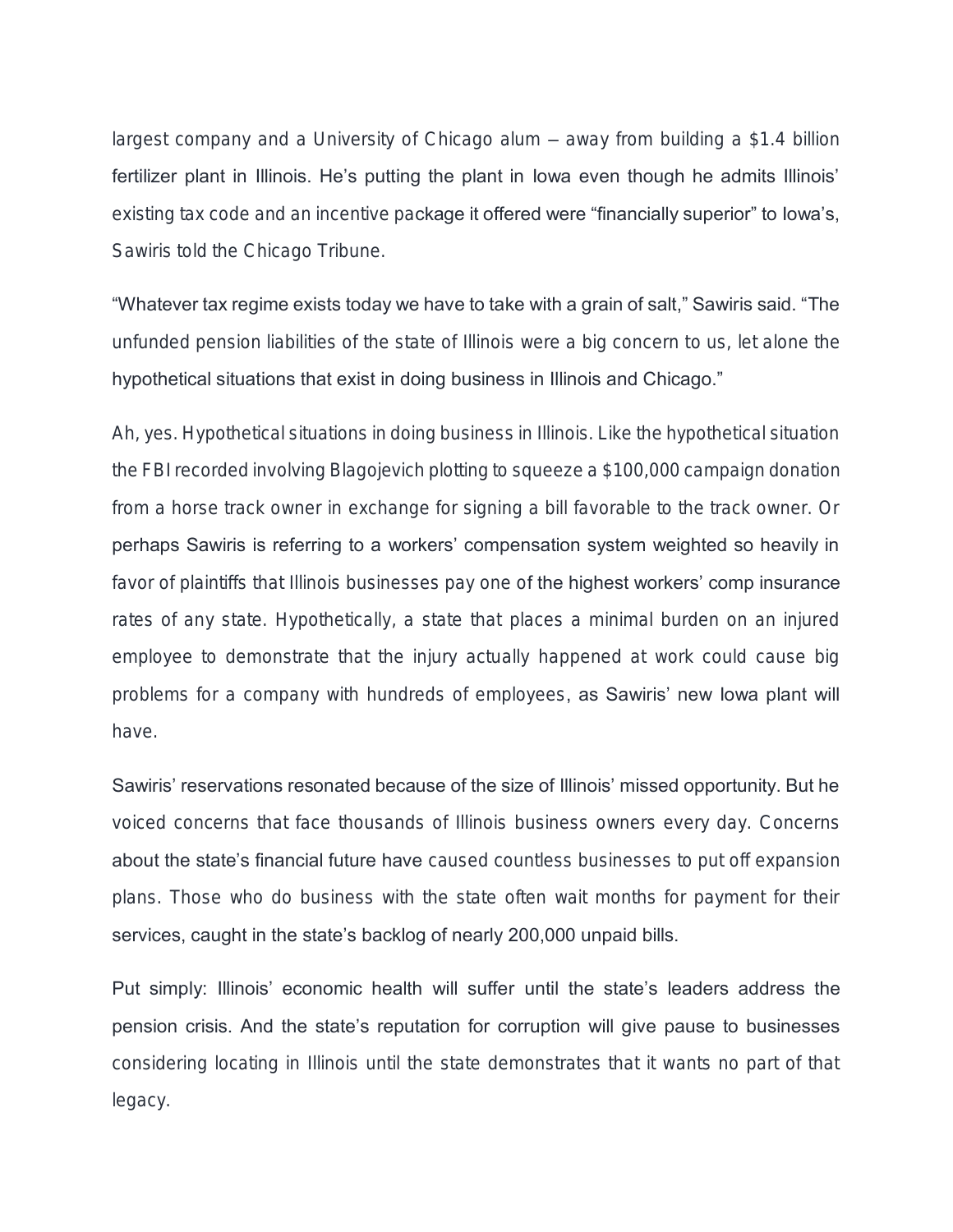#### **REBOOTING EDUCATION**

As if these problems weren't enough, Illinois faces an even greater problem in fixing its K-12 education system. A funding formula that relies heavily on local property taxes has created a public school system of haves and have-nots: School districts in wealthy areas have new buildings, diverse class offerings and high test scores. Those in poor areas especially urban areas – struggle on every front. Analyzing data from the state's 2011 School Report Card, the Chicago Tribune found "the 10 poorest schools on average spent 30 percent of what the 10 richest schools spent on average to educate each student…" That's a difference of \$15,000 per student, the Tribune reported. Put another way, in Illinois your zip code determines the quality of education your kids will get.

But merely sending more money to poor school districts won't solve the problem of getting better results.

"Funding has to be used strategically to make the difference. Instead, it oftentimes gets sucked into a 'step and lane' salary schedule that compensates our educators based on two things: years of experience and level of higher education," writes Jessica Handy, policy director of the education reform group Stand for Children Illinois, in an op-ed you can read on this site. "Masters' degrees in education don't correlate to higher students outcomes, but they are a basis for compensating our teachers. And Illinois devotes the more money per pupil to Masters' degree bumps than any other state in the nation: about \$1 billion total, or \$446 per child."

In 2011, Illinois passed a landmark set of school reforms that included ideas that had long been considered impossible to pass. At the top of this list was linking teacher pay to student achievement. A system that rewards the most effective teachers had long been coveted by education reformers and hotly opposed by teachers' unions. (While Illinois' teachers' unions participated in drafting the reforms, implementing teacher evaluations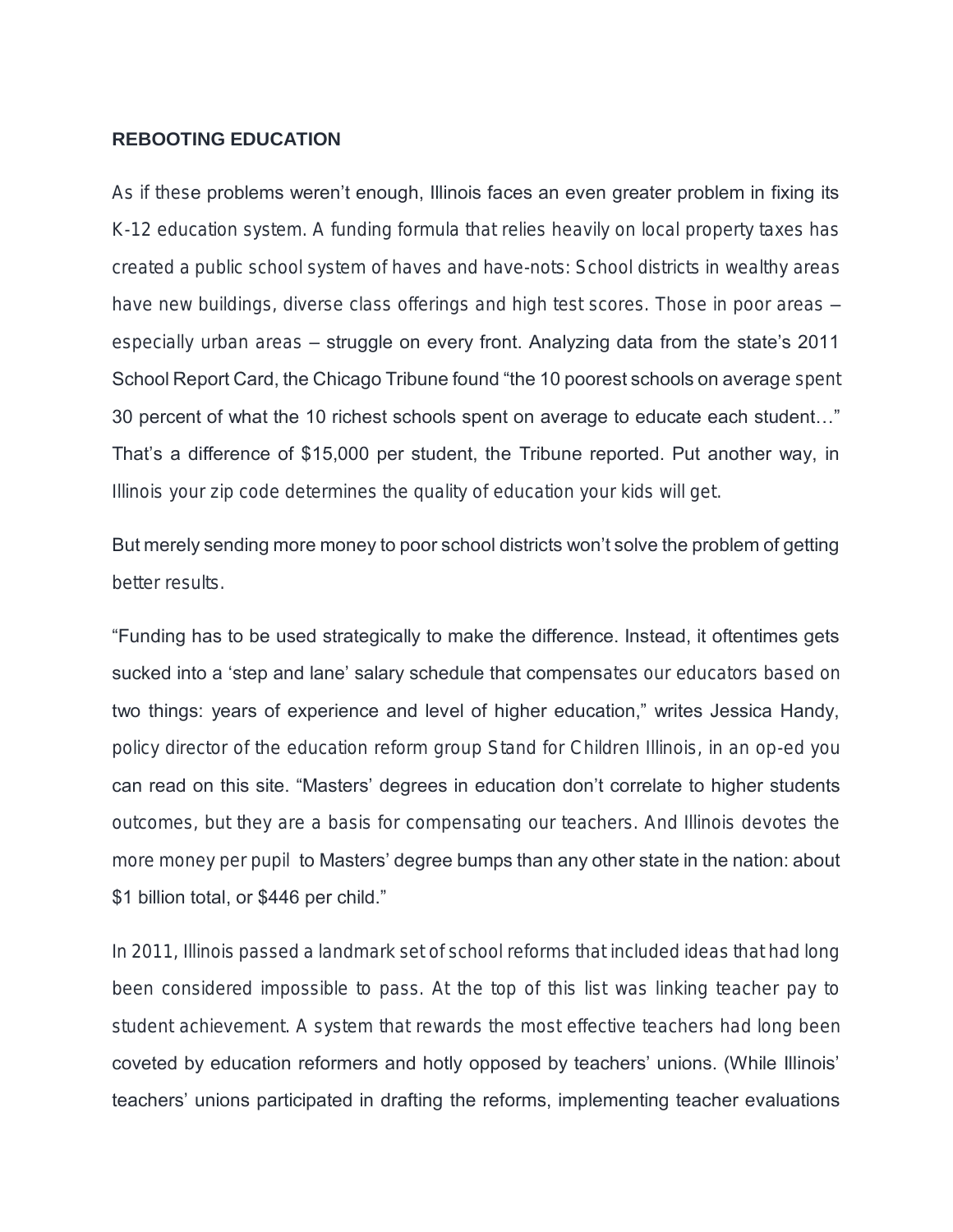became one of the flashpoints for the Chicago Teachers Union's seven-day strike as the 2012-2013 school year got under way.)

But having put these reforms into law, Illinois now may not have the money to put them into action. The growing pension debt has crowded out funding for essential government services including education. The legislature this year reduced education funding by \$210 million so it could devote more money to paying down the state's back bills.

### **DOWNWARD SPIRAL**

Notice a pattern here? We do. All of these problems are interconnected. The state's reputation for corruption and its inability to deal with a historic budget crisis give businesses good reason for caution about building or expanding in Illinois. With resources ever-shrinking, the state can't properly address the widely disparate quality of schools statewide; a system that fails to give all children an equal chance at a quality education. Those resources will continue to shrink until lawmakers correct the pension funding equation. This is a self-perpetuating downward spiral that must end.

The recent elections were bountiful for Democrats in the Illinois Legislature. They already held the governor's office and had majorities in the House and Senate. On Nov. 6, they gained supermajorities in both chambers, meaning they can now override any veto by Gov. Pat Quinn. It also means, theoretically, that they'll never need any votes from their Republican counterparts to pass any bill, even in an overtime session. The question is, will they?

Will they address the pension situation that built to crisis status over the same decade they held the governor's office and both chambers of the Legislature? Will they take on issues like continued reform of the state's workers' compensation laws, which constrict business and employment? Will they actually cut state government? Will they put Illinois